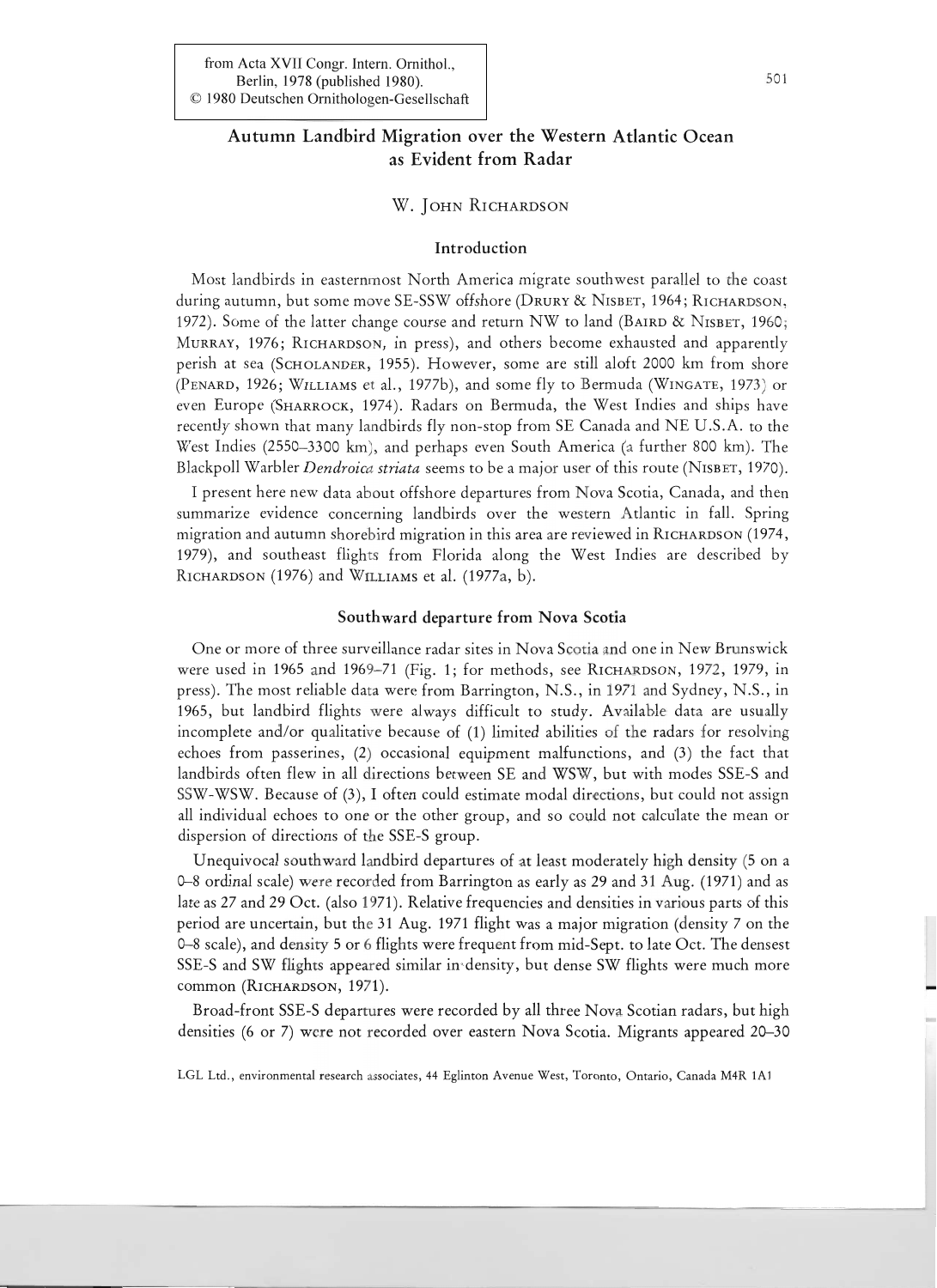min after sunset over all land areas of Nova Scotia within radar range-not just from coastal areas. All of western Nova Scotia was sometimes outlined on the Barrington radar display just after these birds took off. Sometimes birds from southern New Brunswick and eastern Maine also departed SSE-S. For example, on 31 Aug. and 30 Sept. 1971, the density over western Nova Scotia declined briefly about  $1-\frac{1}{2}$  h after sunset as birds from Nova Scotia moved offshore, but then increased as others from north of the Bay of Fundy moved into range over western Nova Scotia and the Gulf of Maine. The density of southward flight over western Nova Scotia usually decreased markedly by midnight. This, together with the measured mean ground speed of 51.6 km/h (n= 126 echoes on 9 nights), indicates that few landbirds initiated SSE-S trans-oceanic flights more than 150 km inland from the coast of New Brunswick or Maine. Data from the St. Margarets, N.B., radar corroborate this; it commonly detected some southbound passerines, but no major southward flights were noted.



FIGURE 1. Radar locations, coverage areas and months of use during autumn.

A nodding height-finder radar at Barrington showed dense, unresolvable echoes from landbirds up to 0.6 km ASL on one evening with SSE-S but no SW landbird migration (21 Sept. 1971) and up to 1.8 km on another (31 Aug. 1971). On three evenings with both SSE-S and SW miqration (not distinguishable on the height finder) dense echoes extended up to 0.9, 1.5 and 1.8 km. In contrast, on 14 evenings with SW but no obvious SSE-S passerine migration, passerines were abundant only up to 0.6–1.2 km (mean 0.8  $\pm$  s.d. 0.2 km). These results are consistent with NISBET et al. (1963), who found that passerines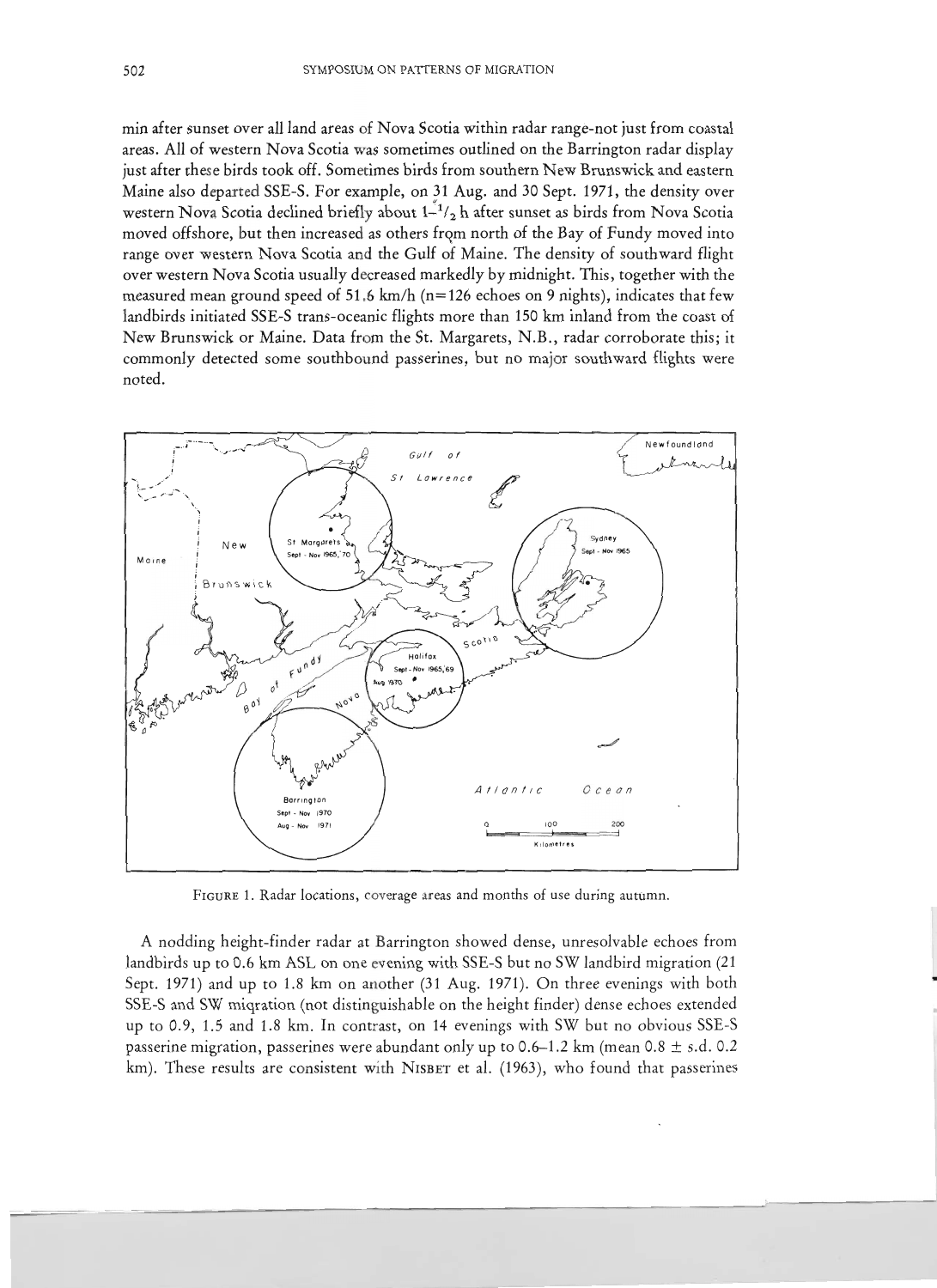moving south from Cape Cod on 4 nights were somewhat higher (typically at 0.6-1.2 km) than other passerines.

Tracks of individual echoes were measurable at Barrington on only three evenings when there was no overlap in track distributions of SSE-S and other types of movements: 22 Sept. 1971 – vector mean 170°  $\pm$  angular deviation 11.9° (29 echoes measured); 24 Sept. 1971 - 167  $\pm$  10.5°, n=49; 30 Sept. 1971 - 171  $\pm$  15.8°, n=66. On other nights modal tracks of the SSE-S group around 1 h after sunset ranged from  $\sim$ 155 $\degree$  (8 Oct. 1971) to  $\sim$ 175° (25 Sept. 1971). Some birds moved S-SSW on most of these nights, and on at least one night at Sydney the mean track of passerines just after take off was intermediate between 'typical' SSE-S and SW-WSW departures: 19 Oct. 1965 – 203  $\pm$  11.4° (n = 41). Directional data for the SSE-S departures of landbirds were too meagre and imprecise to warrant detailed analysis, but there was no evidence of a correlation between wind direction and nightly modal direction at Barrington, and little evidence of such a correlation for all Nova Scotian sites (Fig. 2). DRURY & NISBET (1964) also found no such correlation near Cape Cod, but my data do not support their conclusion that there are two distinct directional classes ( $\sim$ 171° and  $\sim$ 186°) among landbirds moving offshore.



FIGURE 2. Modal track directions of landbirds departing seaward from Nova Scotia on various evenings vs wind direction. Tracks were measured about 1 h after sunset with the Barrington **e,** Halifax  $\circ$  and Sydney  $\Delta$  radars. One-sided probabilities are given.

On at least two evenings at Barrington the modal track shifted from 165 or 170° soon after take off to 195-205° around midnight (21 and 30 Sept. 1971). Whether individual echoes changed course is uncertain, since individuals couldn't be followed for more than  $\sim$ 30 minutes. On 21 Sept. the change in tracks coincided with clearing skies and a shift in surface wind from 280° at 13 km/h to 340° at 18 km/h; on 30 Sept. the wind was 300–310° at 16 km/h and the sky was at least partly clear all evening. These were also the only two occasions when an evening departure to the SSE-S was followed by a pre-dawn reorientation of birds over the sea from SW to  $NW<sup>1</sup>$  It is unlikely that any of the individuals that departed SSE-S in the evening were moving SW within radar range of the

<sup>&</sup>lt;sup>1</sup> Evening departures to the SW weve often followed by such reorientation (RICHARDSON, in press).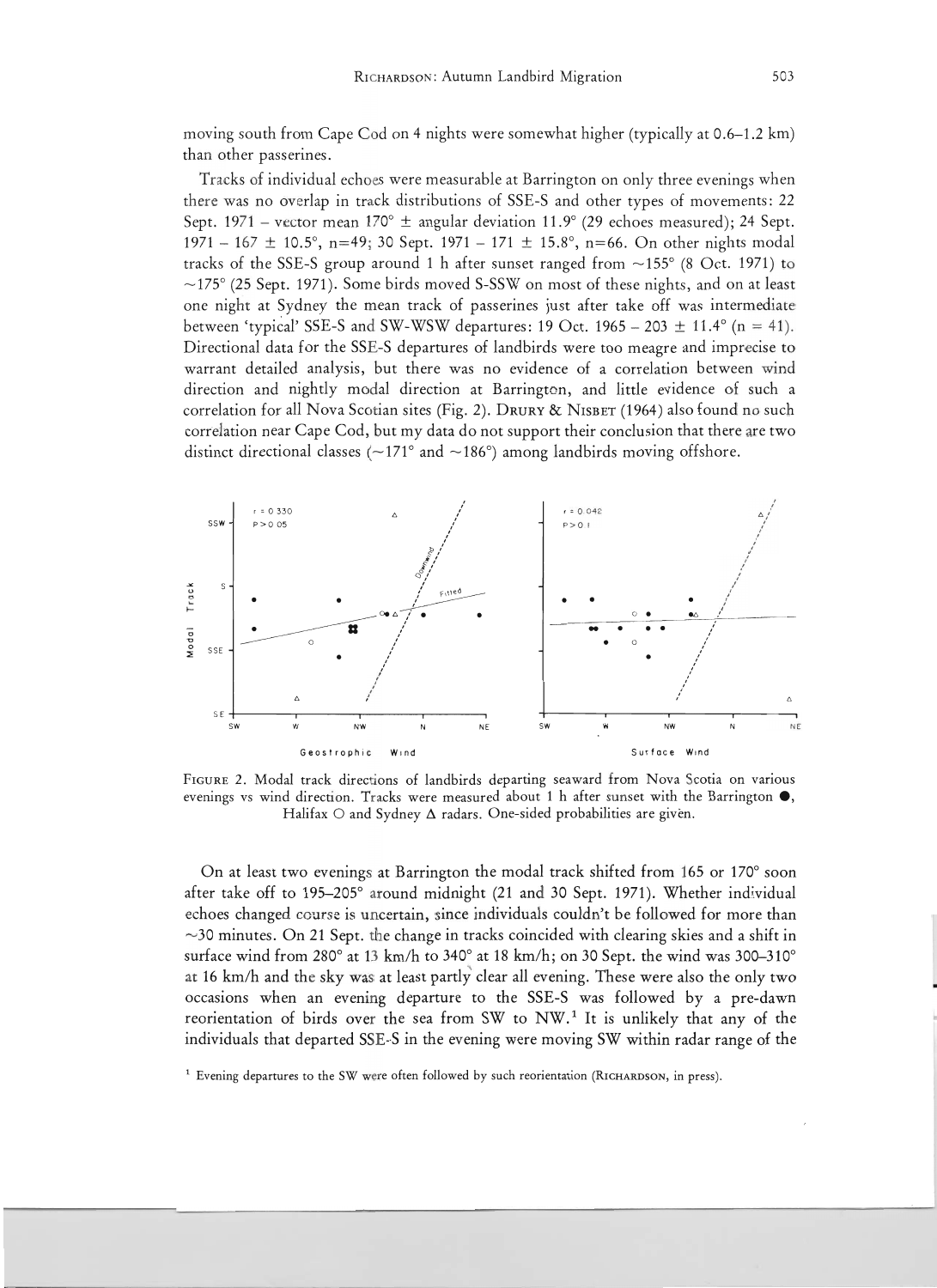coast late in the night. Thus there was no proof that landbirds departing SSE-S over the ocean ever turned back to land, and considerable evidence that few if any did so.

Most offshore departures occurred with west, northwest or north winds. Of 26 definite cases of density 4-7 SE-SSW landbirds departure from Nova Scotia. 4 were in WSW-NW winds close behind cold fronts, 1 was in a NW airflow SW of a low pressure area, 14 were in  $N$ , NW or N airflows north, east or near the centre of high pressure areas, 1 was in the  $N\hat{E}$  airflow SE of a high, 2 were in the SW airflow NW of a high, and 4 were in unclassifiable circumstances having W, NW or N winds. Offshore departures of landbirds were more frequent with NW than NE winds, whereas SE departures parallel to the coast were more frequent with NE winds (RICHARDSON, 1972, 1978). Thus offshore departures tended to begin sooner after cold front passage than peak SW departures. The 21 Sept. 1971 departure (see above) began under overcast during cold front passage.

## Landbirds over the Atlantic

The Blackpoll Warbler is the only landbird whose main fall route has been shown to be from NE U.S.A. and SE Canada over the Atlantic to the West Indies and South America (NISBET, 1970; RALPH, 1975). However, Blackpolls – like other species – sometimes return NW to land after dawn (MURRAY, 1965), and late Aug., early Sept. and late Oct. departures evident on radar must be other species (NISBET et al., 1963). Few North American passerines reach the West Indies before mid-Sept. (MCCANDLESS, 1962; RICHARDSON, 1976), so birds moving offshore earlier may be poor orienters that will perish at sea (RALPH, 1975). Other warbler species seen south of Bermuda (PENARD, 1926; WILLIAMS & WILLIAMS, in press) and major SSE-SSW arrivals of landbirds at Puerto Rico in late Oct. (RICHARDSON, 1976) may leave the coast south of New England, but specific evidence about their take-off locations is lacking. Offshore departures occur at least from eastern Nova Scotia to New Jersey (DRURY & KEITH, 1962; SWINEBROAD, 1964; this study), and probably to Virginia, where birds with low airspeeds depart east of 170° (WILLIAMS et al., 1977b).

Landbirds tend to depart SSE-S with cool W, NW or N winds behind a cold front or in the eastern or central parts of a high pressure area (DRURY & NISBET, 1964; RICHARDSON, 1972, this study; WILLIAMS et al., 1977b). Fronts often stall before reaching Bermuda. Some landbirds<sup>2</sup> that catch up with such fronts penetrate them and continue SE-SSW in the typically fair weather of the 'Bermuda High', but others apparently fail to penetrate to the High and may perish (WILLIAMS & WILLIAMS, in press). Species differences and factors affecting the probability of penetration are unstudied.

Few Blackpoll Warblers land at Bermuda (NISBET et al., 1963; RALPH, 1975), and radar shows passerines and other birds passing overhead, usually SE (IRELAND & WILLIAMS, 1974). Peak daytime passage (all species) is in the afternoon,  $\sim$ 18-22h after evening departure from coastal areas 1100-1550 km away (WILLIAMS et al., in press). However, nocturnal radar data from Bermuda are meagre, and many passerines may arrive at night >24 h after take-off (NISBET et al., 1963). Ship radars show that SE-SSW migration, probably of landbirds<sup>2</sup>, can extend 1000 km east and 800 km south of Bermuda (WILLIAMS et al., 1977b).

<sup>&</sup>lt;sup>2</sup> My assumption, based on the low altitudes (the radars used couldn't detect birds above 500–1000 m), generally low airspeeds, and visual sightings reported by WILLIAMS & WILLIAMS (in press).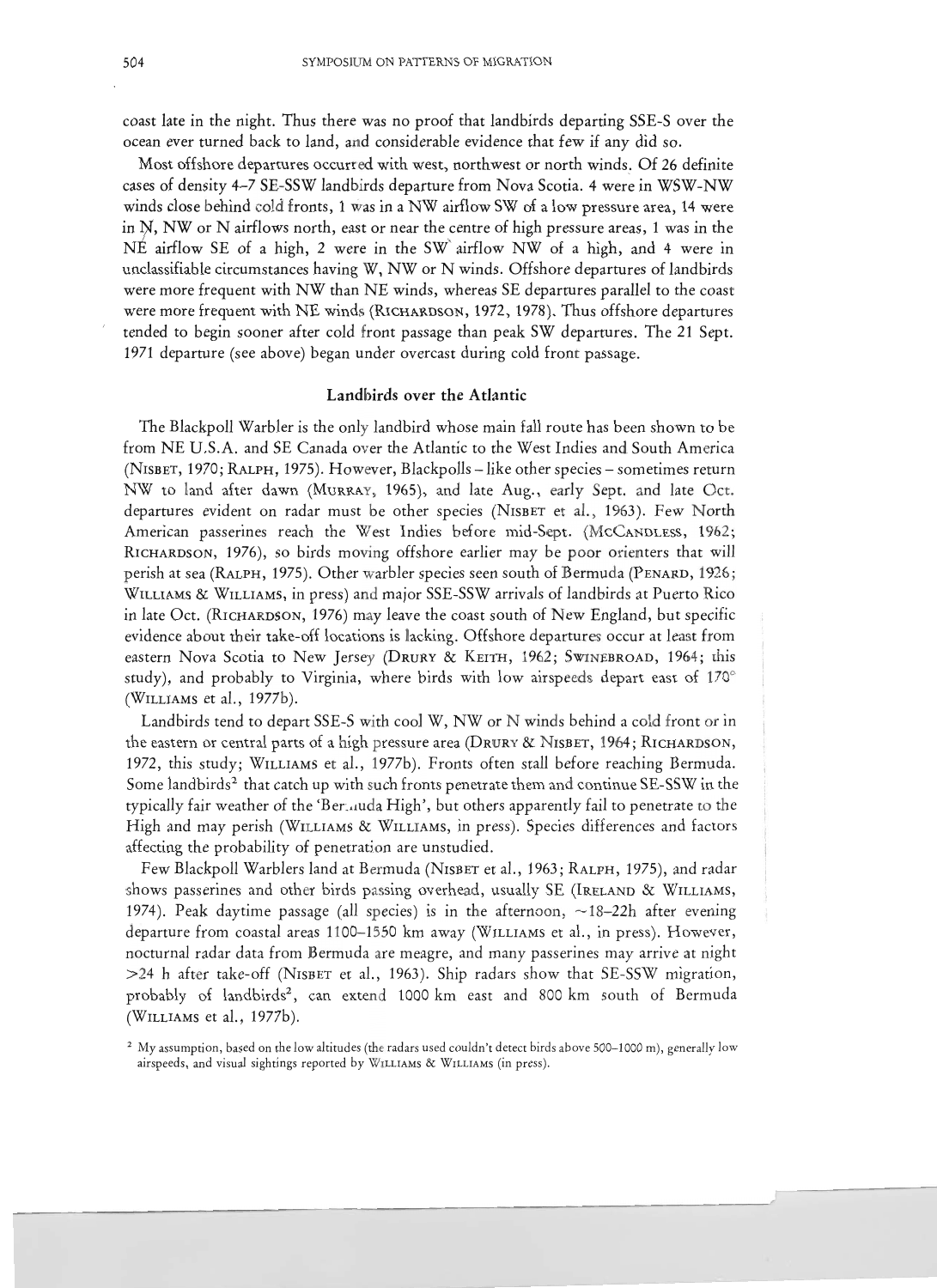Radars at Puerto Rico and Antigua, West Indies (~1650 km S of Bermuda), often show birds approaching from the NW, N and even NE (HILDITCH et al., 1973; RICHARDSON, 1976; WILLIAMS et al., 1977b). Some are shorebirds, but low airspeeds at both sites, plus echo characteristics and abundance at Puerto Rico, indicate that many - including some at 4-6 km ASL - are passerines. Some (passerines?) pass Puerto Rico and most pass Antigua without stopping, apparently continuing  $\sim 800$  km to South America. Imprecise relationships between times of known or suspected departure from NE U.S.A./SE Canada and arrival in the West Indies suggest a mean transit time (all species) of 60-70 h to the northern West Indies and 82-88 h to South America (RICHARDSON, 1976; WILLIAMS et al., in press).

NISBET et al. (1963) concluded that Blackpoll Warblers, based on weights at departure from New England and arrival at Bermuda, could fly for >95 h. GREENEWALT (1975) calculated a still-air range of 3465 km for Blackpolls. However, present theory indicates that these are overestimates (TUCKER, 1975, 1976). Since from Boston it is a minimum of 2700 km to Puerto Rico and 3400 km to Venezuela, the observed tendencies to take off with following NW winds and to approach the West Indies at high altitudes, where winds are often most favourable (RICHARDSON, 1976; WILLIAMS et al., 1977b), must have high adaptive value. High altitude flight may also conserve water (BERGER & HART, 1974) and increase airspeed (PENNYCUICK, 1975). Increased airspeed would decrease transit time, and thus reduce the risk of encountering a hurricane. Strip-like updrafts behind cold fronts might be useful in conserving energy early in the flight (GRIFFIN, 1969), but there is as yet no evidence that landbirds concentrate in the rising air.

Mean tracks of the landbirds are  $\sim$ 170° just after take off but  $\sim$ 190° near Puerto Rico. WILLIAMS & WILLIAMS (in press) suggest, considering shorebirds and landbirds together, that the entire flight is made with a constant SE heading, and that lateral wind drift causes the curved route. However, early in the flight most landbirds maintain SSE-S tracks by adjusting their headings around a mean of  $\sim$ S to correct for wind drift (DRURY & NISBET, 1964; this study). At Puerto Rico, tracks (all species, but mainly passerines) are strongly correlated with wind, and result from uncorrected drift by the prevailing easterly trade winds from a mean heading of 174°.<sup>3</sup> In mid-ocean, headings of landbirds<sup>2</sup> average about 163° (WILLIAMS & WILLIAMS, in press). Thus, mean track, the relationship of headings to wind, and possibly mean heading change en route. The ultimate reason for the curved route is presumably a function of prevailing winds and energy conservation, but precise orientational processes and the energetic.advantage over alternate routes are uncertain, and should be further examined for landbirds alone.

# **References**

BAIRD, ]., & 1. C. T. NISBET (1960): Auk 77, 119-149.

BERGER, M., &]. S. HART (1974): p. 415-477 *In* D. S. FARNER & J. R. KING (Eds.). Avian Biology. Vol. 4. New York. Academic Press.

DRURY, W. H., & J. A. KEITH (1962): Ibis 104, 449-489.

DRURY, W. H., & I. C. T. NISBET (1964): Bird-Banding 35, 69-119.

GREENEWALT, C. H. (1975): Trans. Am. Philosoph. Soc. 65(4), 1-67.

<sup>&</sup>lt;sup>3</sup> Calculated assuming that the birds are at the altitude with the most favourable wind (RICHARDSON, 1976). Other calculation procedures give means of 166-174°,